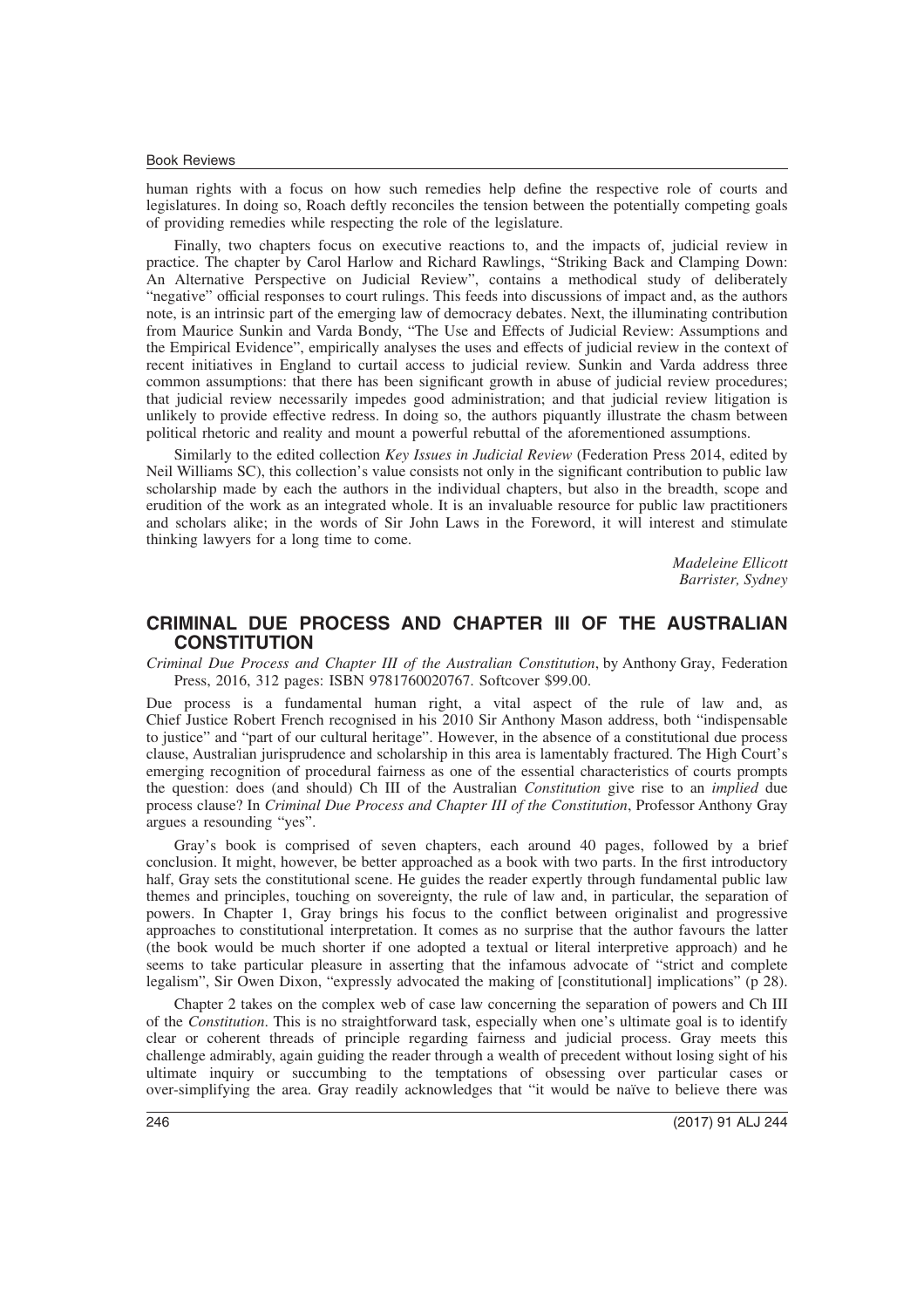entire congruity in the case law … in relation to how a breach of Ch III requirements should and will be identified" (p 77). A few pages later, he surmises: "We can say that a typical characteristic of a court, or of a judicial process, is fairness. Having said that, there is substantial disagreement as to what fairness requires" (p 80).

Having laid these theoretical and doctrinal foundations, in the second half of the book Gray turns his attention to particular aspects of criminal due process, considering whether each is, or should be, the subject of constitutional protection. This is by no means a comprehensive survey, and lawyers seeking a full understanding of criminal process would be advised to look elsewhere. Rather, Gray selects a few particularly problematic and controversial scenarios that have arisen in the criminal sphere, arguing that Ch III can and should be harnessed to preserve due process from legislative curtailment in each instance.

Chapter 3 concerns "Open Courts, Natural Justice and the Right to Confront Accusers". This Chapter opens the way to a discussion of the rise of secrecy in, for example, national security and bikie laws. Both of these legal contexts provide fruitful case studies throughout the second half of the book. One might identify the overarching theme, or core contention, of the book as being that due process is central to the institutional integrity of the Australian judiciary and is thereby entitled to protection under Ch III. This argument is advanced in Chapter 3 and continued in Chapter 4, concerning "The Right to Silence and the Privilege against Self-Incrimination" and Chapter 5, "The Presumption of Innocence".

In Chapter 7, "Mandatory Sentencing", Gray acknowledges that "[t]he fact that mandatory sentencing provisions are bad public policy does not make them unconstitutional" (p 302). He then calls on the High Court to find that "proportionality, fairness and a lack of arbitrariness are key, essential attributes of judicial process" (p 302), and thus alter its present position upholding the constitutional validity of mandatory sentencing regimes. Chapter 6 stands out as dealing with orders that, strictly speaking, are not criminal in nature. Gray argues that civil forfeiture schemes should be considered as punitive and effectively criminal, thereby requiring the core trappings of criminal process under Ch III.

The commendable breadth and depth of Gray's exploration of each topic gives the book valuable appeal to public lawyers, criminal lawyers and those interested in human rights. Moreover, Gray's comprehensive and accessible approach recommends the book to non-experts – including students – in these areas. Each chapter in the second half of the book not only outlines the relevant history – often starting with biblical references – and the current Australian position as reflected in relevant case law; but it sets these discussions in their global context, drawing extensively on how these rights are protected in international instruments and comparable jurisdictions. This approach makes sense, despite the High Court's marked reticence to draw on global experience to interpret the metes and bounds of Ch III. Australian jurisprudence regarding due process as a constitutional concept is in its infancy, but a wealth of international experience and material may be usefully drawn upon.

It cannot be denied that the book advances arguments that many (in some cases, most) public law scholars will dispute. However, whilst the book has considerable value in the breadth, depth and accessibility of its descriptive content, it is Gray's arguments that promote "Criminal Due Process and Chapter III" as an engaging scholarly work.

By way of example, in Chapter 1, Gray offers a considered critique of originalist and literal approaches to constitutional interpretation. This culminates in an argument that "the content of international human rights instruments can, does and should influence the interpretation of requirements of the Australian *Constitution* and, in particular, the separation of powers" (p 38). Then, in Chapter 2, Gray counters the weight of scholarship, not to mention precedent, to argue that a strict separation of judicial and non-judicial powers (akin to the federal separation under the *Boilermakers'* doctrine) "does and should exist at the State level, so significantly simplifying this area of law" (p 82).

These are radical arguments. They command the reader's attention and may well challenge his or her views on how the *Constitution* does, and ought to, operate. At the same time, these arguments are mounted on strong and clearly articulated legal analysis. Gray presents his views with unapologetic force, but with appropriate engagement with counter-arguments and a comprehensive articulation of